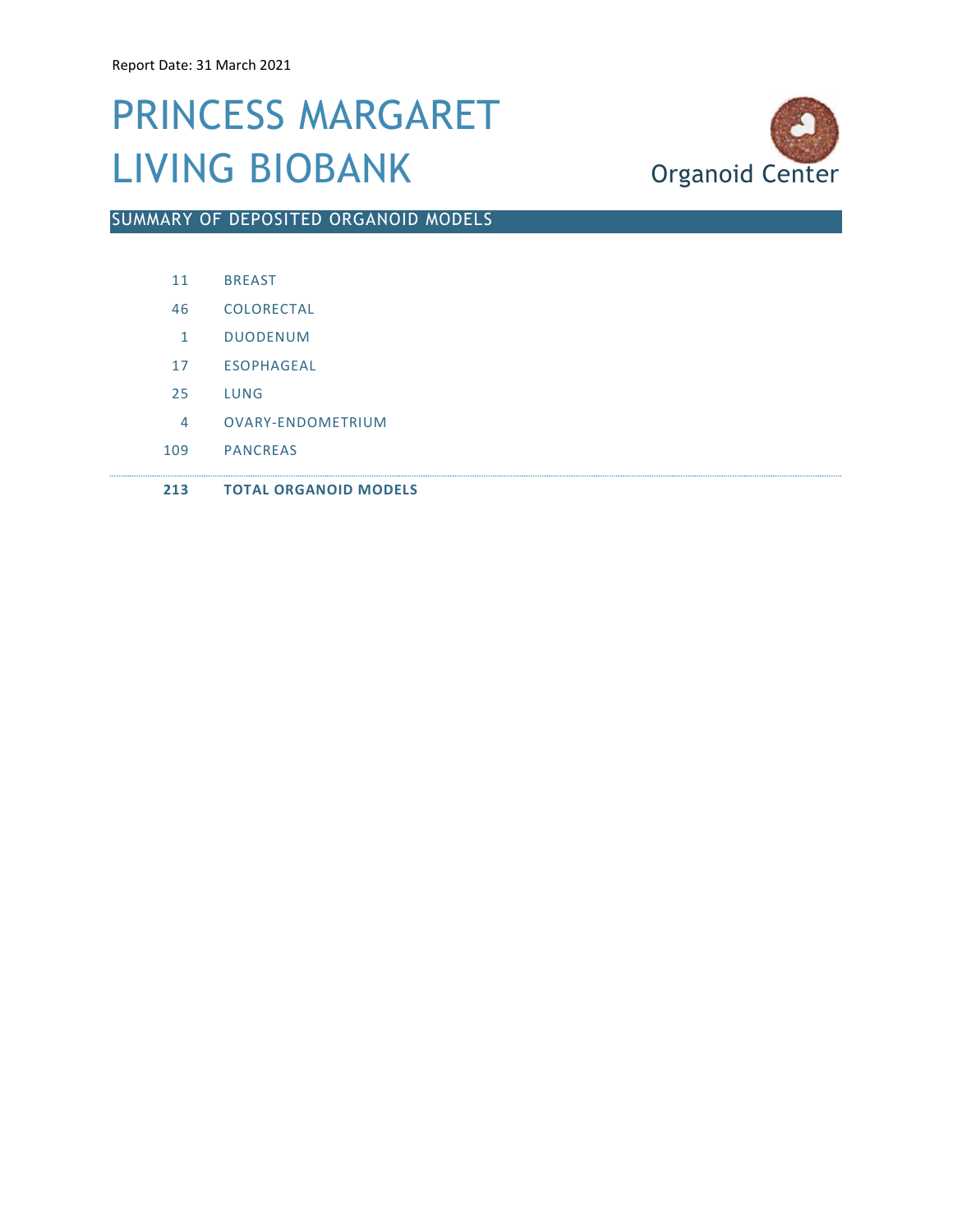# PRINCESS MARGARET LIVING BIOBANK Organoid Center



### SUMMARY OF DEPOSITED ORGANOID MODELS

| <b>PANCREAS</b>                     |              |              |
|-------------------------------------|--------------|--------------|
|                                     |              |              |
| 109<br><b>DUODENUM</b>              |              | Total        |
|                                     | $\mathbf{1}$ | Total        |
| COLORECTAL                          |              |              |
|                                     |              |              |
|                                     | 46           | <b>Total</b> |
| LUNG                                |              |              |
|                                     |              |              |
|                                     | 25           | <b>Total</b> |
| <b>ESOPHAGEAL</b>                   |              |              |
|                                     |              |              |
|                                     | 17           | <b>Total</b> |
| <b>BREAST</b>                       |              |              |
|                                     |              |              |
|                                     | 11           | <b>Total</b> |
| OVARY-ENDOMETRIUM                   |              |              |
|                                     |              |              |
|                                     | 4            | Total        |
| <b>TOTAL ORGANOID MODELS</b><br>213 |              |              |